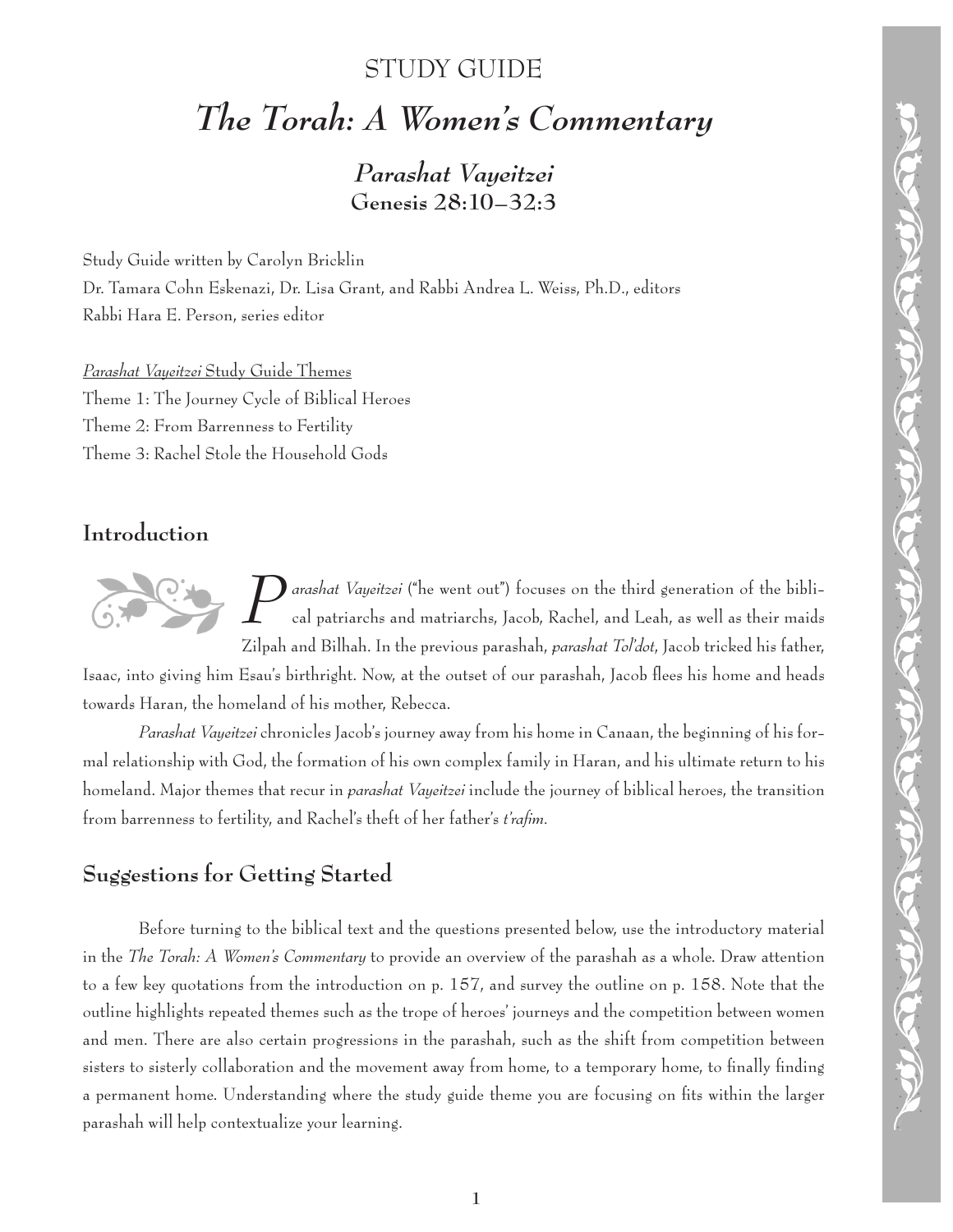#### **Theme 1: The Journey Cycle of Biblical Heroes**



In her introduction to *parashat Vayeitzei* (p. 157), Rachel Havrelock observes, "The stories of Rachel and Jacob illustrate the distinct but intersecting male and female journey cycles that characterize Genesis 12–35." She contrasts the male journey cycle of the patriarchs with the female journey cycle of the matriarchs. According to Havrelock, the male protagonists in Genesis embark on a transformative

journey that involves several stages: the "hero departs from home, gains intimacy with God by wandering promised and unpromised lands, has visions while exposed in the outdoors, and struggles to fulfill God's blessing by engendering children." For the female heroes of the Genesis narrative, however, the "journey toward intimacy with God takes place in the internal terrain of the body" as the matriarchs struggle to conceive the children who "shall be like the dust of the earth" (Genesis 28:14). The questions below explore how Havrelock's observations play out in this particular parashah.

- 1. Read Genesis 28:10–22, which recounts the initial encounter between Jacob and God.
	- a. What does Jacob's dream involve? What do you think this vision represents?
	- b. What type of relationship does this episode establish between Jacob and God?
	- c. How does Jacob respond to the dream?
	- d. How might this dream be a symbol of Jacob's own journey?
	- e. How would you characterize Jacob's character given thus far?
- 2. Read Genesis 29:9–18
	- a. What characteristics are given about each of the future matriarchs, Rachel and Leah, when they are introduced?
	- b. The text provides a few clues to the fact that Jacob thinks Rachel is special before he voices his desire to marry her in 29:18. What are some of those clues?
- 3. Rachel Havrelock notes in her introduction to this parashah (p. 157) that the early lives of

Rachel and Jacob are parallel. How are the two characters similar? How might this parallelism affect the relationship between them?

- 4. Read Genesis 29:31–35.
	- a. How is God involved in Jacob's children's conception?
	- b. How do the names provide insight into God's role?
	- c. How do you compare Leah's struggle to bear children to Jacob's story?
	- d. What, if anything, about Leah's actions seems heroic to you?
- 5. Read Genesis 30:1–8.
	- a. How does Rachel react to her apparent inability to bear children?
	- b. What names does she give the children born to Bilhah, her maid, and why?
	- c. How do you react to her actions?
	- d. What, if anything, seems heroic to you about Rachel's actions?
- 6. In her Another View essay (p. 176), Tammi Schneider challenges the notion that the biblical account favors Rachel over Leah. What evidence does she cite to support her claim that "the Deity sympathized with Leah"? Do you agree with her conclusions about Leah? Why or why not?
- 7. In Malka Heifetz Tussman's poem "At the Well" (p. 180), whom do you believe is speaking? What leads you to that conclusion? How does your reading of the poem change if you view Jacob or Rachel as the speaker?
- 8. In your opinion, who is the hero of this story? On what do you base your response?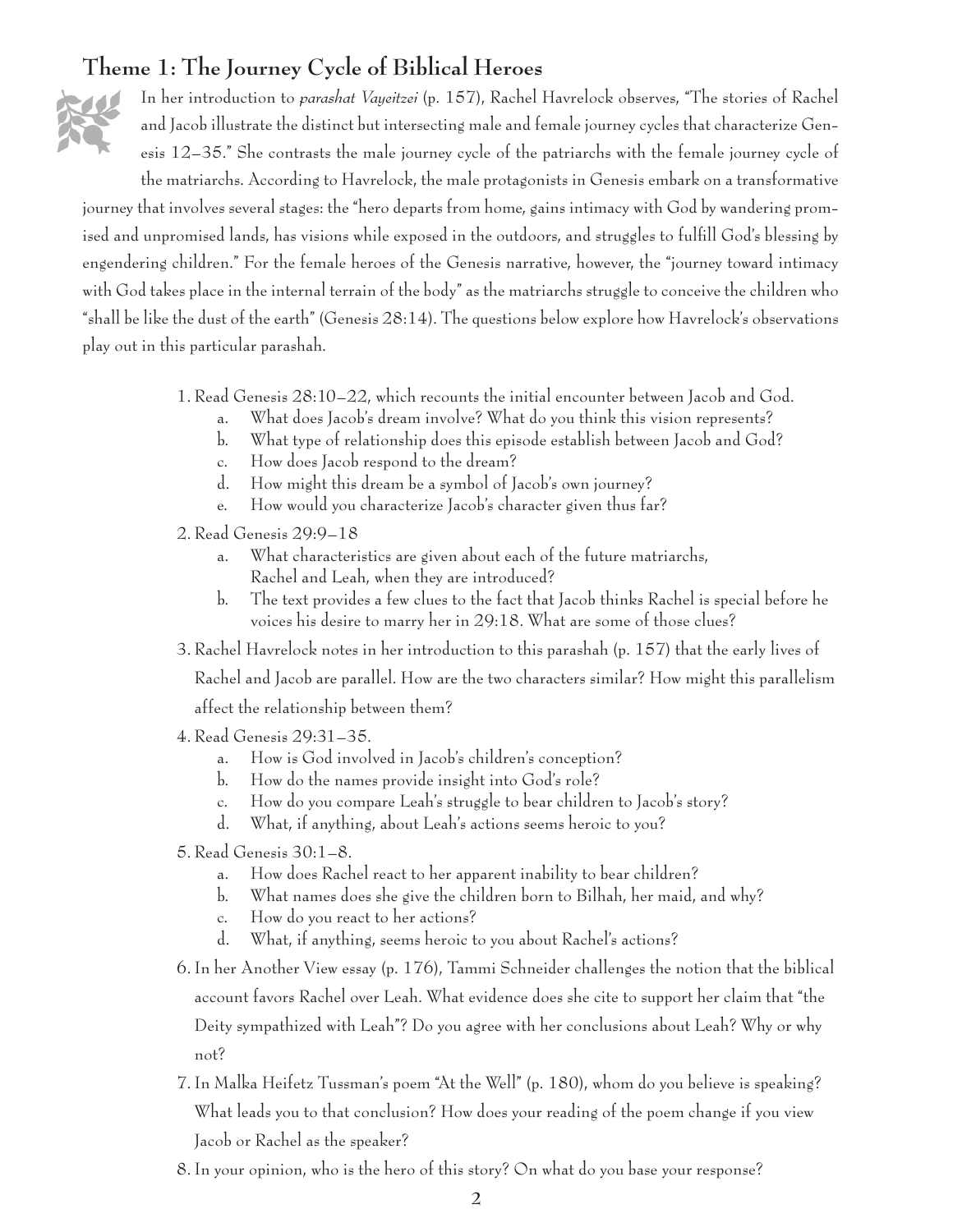### **Theme 2: From Barrenness to Fertility**



A large portion of this parashah concentrates on the birth of Jacob's children to Leah, Rachel, Bilhah, and Zilpah. The sisters differ greatly in their relationship to Jacob and in their ability to conceive and bear children. An examination of the narrative around the children's birth provides insight into the sisters' individual identities, their relationships with Jacob, and their relationships with God. Note

that the entire birth sequence takes 46 verses (Genesis 29:31–30:24) and thus plays a central role in the parashah.

1. Read Genesis 29:13–28.

- a. What deal do Jacob and Laban make?
- b. How does Laban demonstrate his power over Jacob despite his apparent joyous greeting?
- c. Rachel Havrelock notes with regard to Laban switching Leah for Rachel on the wedding night, "The provocative question that arises from this bed-trick is the same as that raised by Rebekah and Jacob's earlier deception of Isaac: does human subterfuge disrupt the divine plan—or advance it?" (p. 163). In what ways is the deception in this episode similar to the deception witnessed when Jacob disguises himself as his brother, Esau, and steals his father's blessing (Genesis 27)?
- d. Read the comment on Genesis 29:25 in the Post-biblical Interpretations section (pp. 176–177).
	- i. How does the midrash in *Eichah Rabbah* explain how the deception was executed?
	- ii. How do the Rabbis understand the relationship between Rachel and Leah?
- e. Read Sherry Blumberg's poem "Leah to Her Sister" (p. 181).
	- i. What emotions does the poet fill in to explain Leah's actions in the story?
	- ii. How are these emotions different from the ones imagined by the Rabbis?
	- iii. Which of these two explanations do you prefer and why?
	- iv. How do you envision the relationship between Leah and Rachel?
- f. Read Rivka Miriam's poem, "The Tune to Jacob Who Removed the Stone from the Mouth of the Well" (p. 180).

 i. In Rivka Miriam's poem, what does Leah experience when she is given to Jacob?

- ii. How does Leah compare herself to Rachel?
- iii. According to this poem, what can Leah ultimately offer to her husband Jacob, who was tricked into marrying her?
- 2. Read Genesis 29:31–35.
	- a. What does God do to intervene in the relationship between Jacob and Leah? What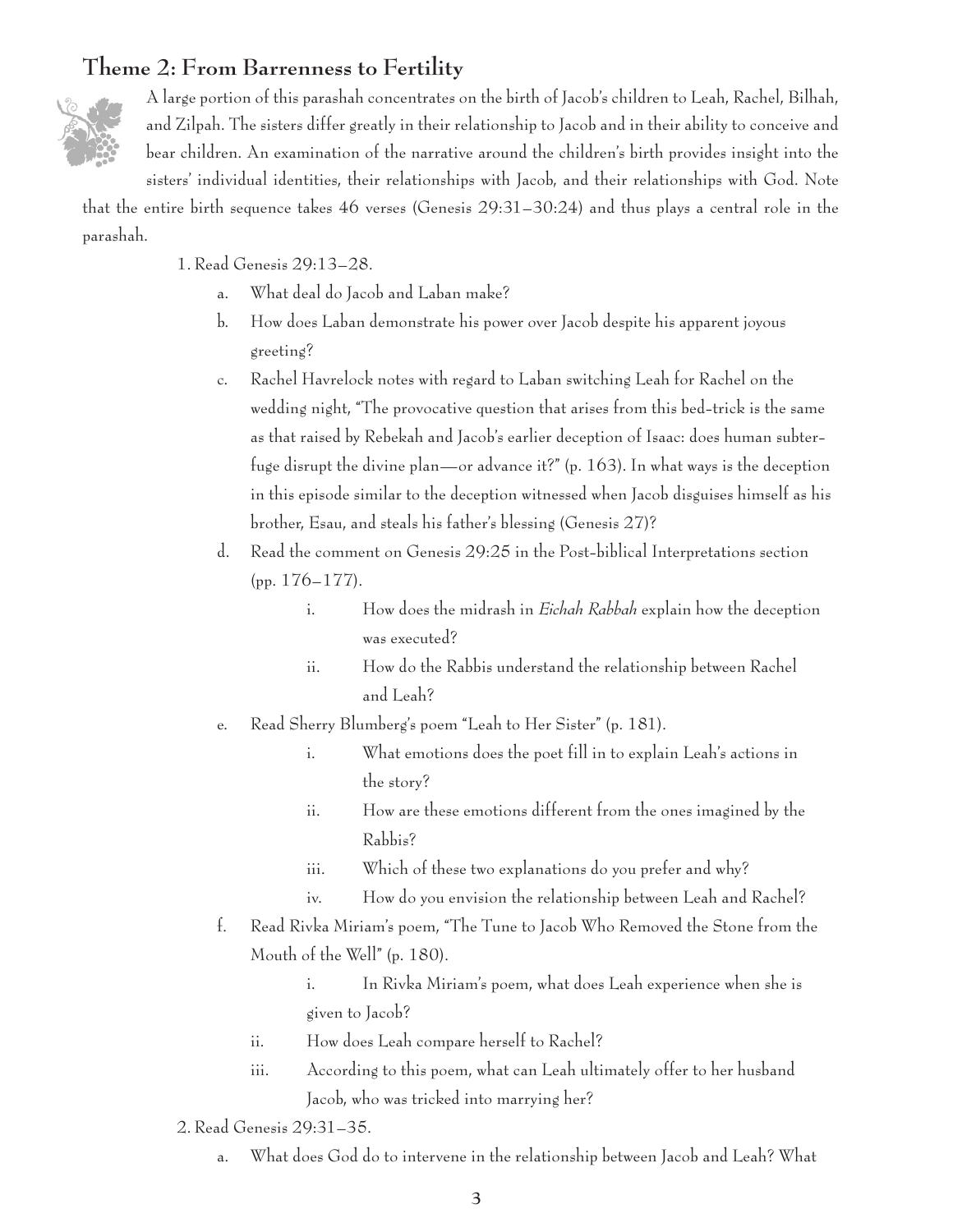reason does the text give for this intervention?

- b. What does Leah name her sons? How do these names show her acknowledgment of God's role in their birth?
- c. Rachel Havrelock notes, "Rachel's infertility becomes doubly bitter in the shadow of Leah's celebrations of the births of her first four sons" (p. 165).
	- i. What do the texts reveal about Rachel's reaction to her infertility?
	- ii. What new information does this provide about the relationship between the sisters?
- d. Read the Post-biblical Interpretation on Genesis 29:29 (p. 177).
	- i. According to Rashi, who are Bilhah and Zilpah?
	- ii. Why is it important that they be related to Rachel and Leah?
- e. Read Shirley Kaufman's poem, "Leah" (p. 181).
	- i. According to this poem, what emotions does Leah experience as Jacob's wife and mother of his children?
	- ii. How does the view of Leah in this poem compare to your perception of Leah based on the biblical text?
	- iii. How does the depiction of Leah in Shirley Kaufman's poem compare to the way Leah is portrayed in the poems by Sherry Blumberg and Rivka Miriam?
- 3. Read Genesis 30:1–13.
	- a. How does Rachel react to her apparent difficulty in conceiving a child?
	- b. In her comment on Genesis 30:1, Rachel Havrelock notes, "In effect she protests not only the state of barrenness, but also the limits that her society sets on female autonomy" (p. 165).
		- i. Explain Havrelock's statement—how is Rachel protesting her inability to have children and her limited power as a woman?
		- ii. How does Rachel's statement "Let me have children; otherwise I am a dead woman!" voice these two complaints that Havrelock lays out?
- 4. Read the Post-biblical Interpretations to Genesis 30:1 (p. 177).
	- a. According to the Rabbis, why does Rachel approach Jacob with this request despite the general acknowledgment by the family that God is the ultimate power in conception?
	- b. Read the commentary by Isaac Arama, cited by Dvora E. Weisberg in the Post-biblical Interpretations, in which he defends Jacob's terse response to Rachel's plea for children (comment on Genesis 30:1, p. 177).
		- i. According to Arama, why is Jacob short with Rachel?
		- ii. What does this say about how Arama sees women in his own community or in the world he was familiar with? Is this consistent or inconsistent with the parashah's overall understanding of women's roles in biblical society? Why or why not?
	- c. In Genesis 30:3–4 Rachel gives her maid, Bilhah, to Jacob in order to have children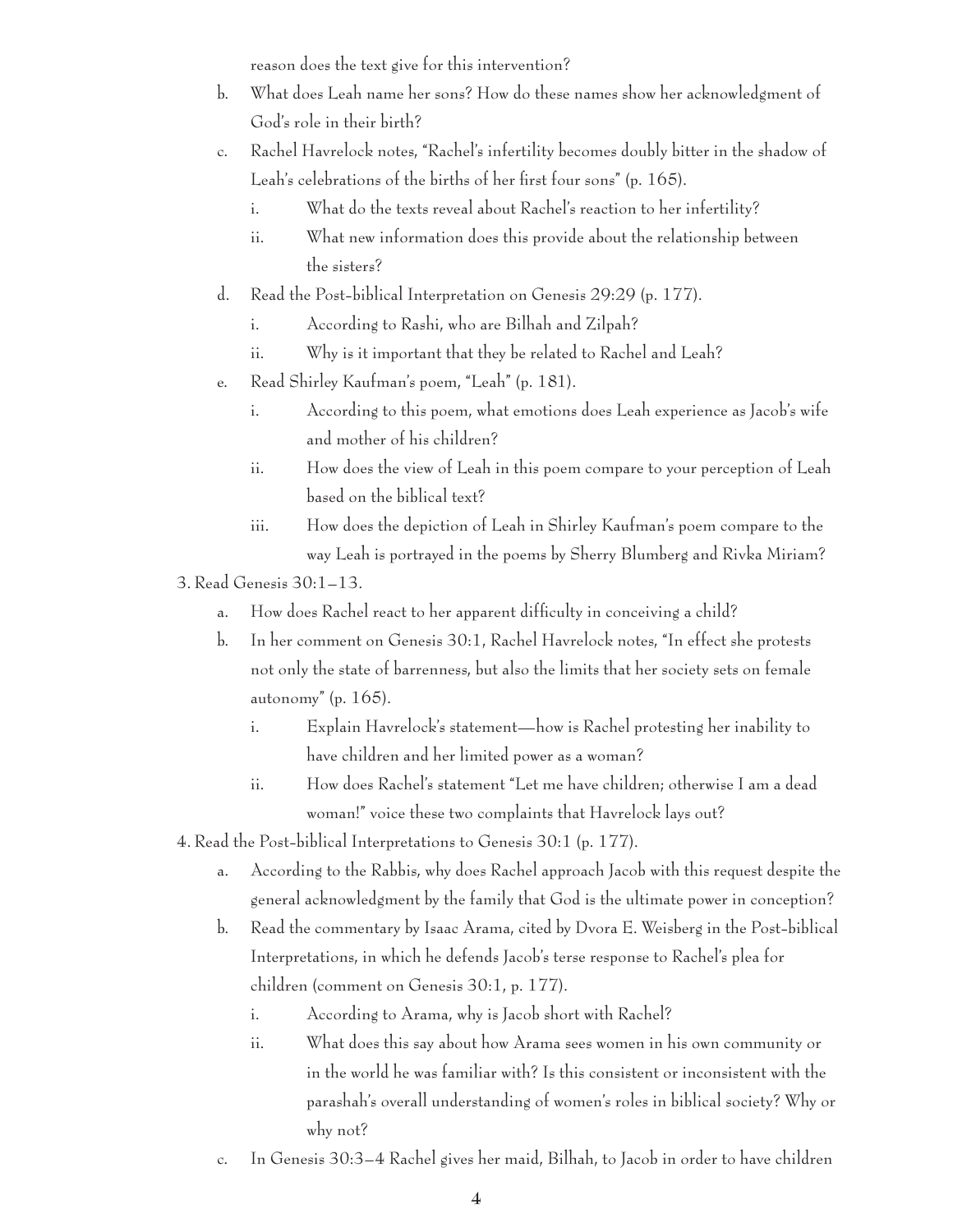born in her name, just as Leah gives Zilpah when she is no longer bearing children (Genesis 30:9–10).

- i. What names do Rachel and Leah give these children? How do these names reflect their understand of God's role in the birth?
- ii. What does Rachel offer as the reason she has taken this action?
- iii. At this point in the narrative, what is the current state of the relationship be tween Rachel and Leah?
- iv. Rachel Havrelock notes, "In biblical narrative, birth is a moment of female collaboration when the boundaries between distinct bodies collapse, an occasion in which multiple female bodies operate in tandem" (p. 166). How does the biblical text support Havrelock's suggestion that women collaborate in order to allow births? Do you see anything that suggests the woman are not working collaboratively?
- d. Read Genesis 30:14–21. This is the first time we see the sister's interact directly with one another.
	- i. Both Rachel and Leah have something the other lacks. What are those things? How can your gauge their importance to the biblical writer?
	- ii. What do you believe is the state of the relationship between the two sisters at this point in the story? What specific parts of biblical text support this conclusion?
	- iii. Rachel Havrelock states, "The turning point in the sisters' relationship comes with their readiness to enter into an exchange—to give each what the other lacks" (p. 167).
		- (1) What does Havrelock understand to be the state of the sisters' rela tionship before this transition? What is their relationship after this change?
		- (2) How does her assessment compare to yours?
- 5. Read Genesis 30:22–24, in which God remembers Rachel and she conceives and bears a child. Rachel Havrelock writes, "In the stories of barren women, the occasion of divine remembrance signals that their actions have led to acknowledgment—and the reversal of their situation" (p. 168).
	- a. What does Rachel say upon the birth of her son? Who does she believe is responsible for his birth?
	- b. Is Rachel satisfied? Explain your answer.
	- c. How does Rachel's satisfaction relate to Havrelock's proposition that once a barren woman conceives her actions have been acknowledged by God?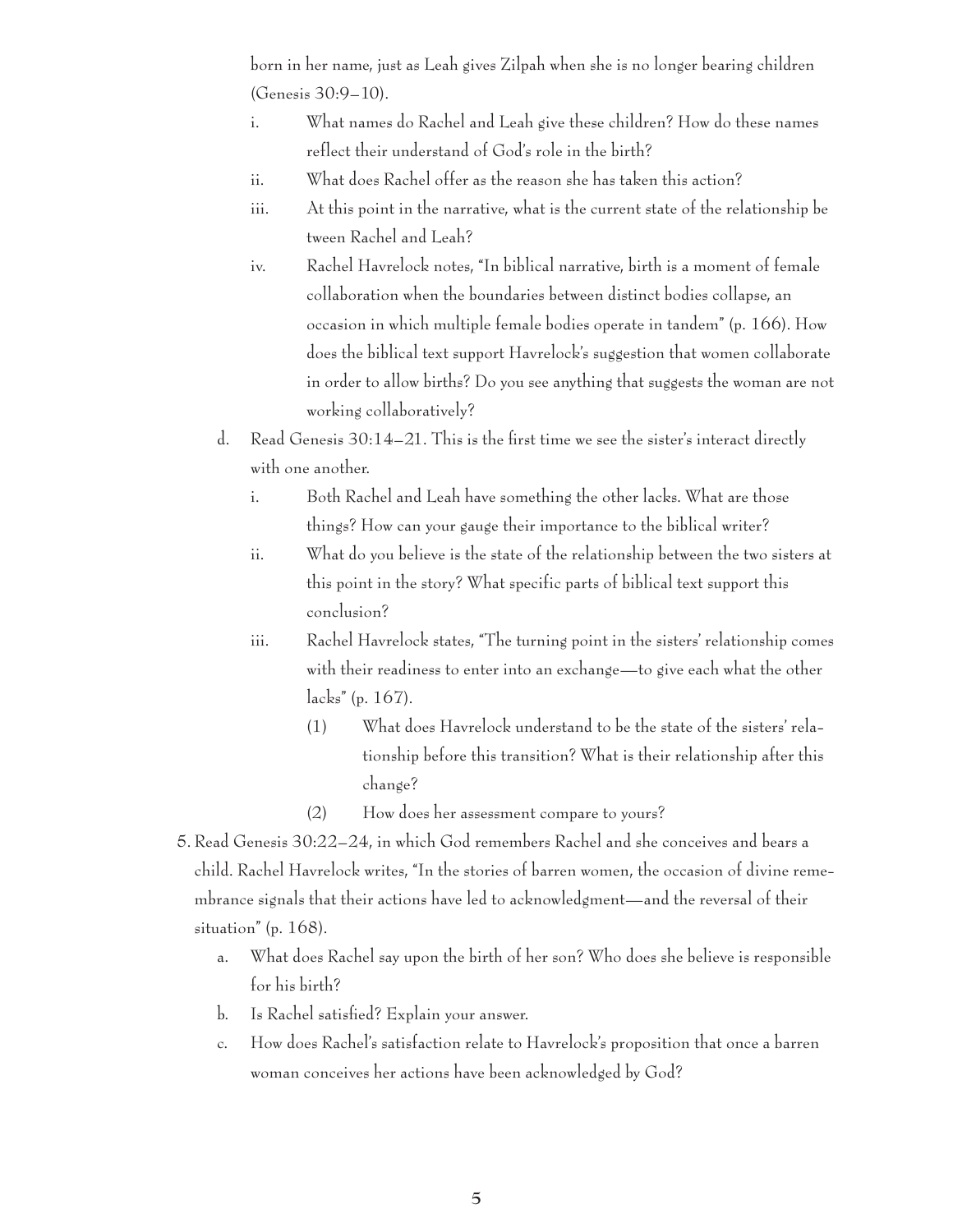#### **Theme 3: Rachel Stole the Household Gods**



After Jacob's children have been born, he prospers in his work for Laban. Jacob grows his own flocks as well as his father-in-law's. As a result, Laban and his sons begin to begrudge Jacob his wealth, saying, "Jacob has taken all that belongs to our father; it is from our father's possessions that he has gained all this wealth!" (Genesis 31:1) Given Laban's mindset, God tells Jacob to return to his homeland. Rachel

and Leah, realizing their lot is cast with their husband's, agree with Jacob's assessment of the situation and leave Laban's camp in secret while he is away shearing his sheep. In the midst of this activity Rachel steals her father's *t'rafim*. This section will explore what the *t'rafim* are, what we can learn about Rachel from her actions, and how Rachel's interactions have been interpreted throughout history.

1. Read Genesis 31:1–3, 11–16.

- a. What reason does the text provide for Jacob's decision to return to his homeland?
- b. Note Rachel and Leah's response to Jacob's description of the situation (31:14–16).
	- i. What reasons do they provide for their willingness to leave?
	- ii. What in the text gives you insight into the sisters' relationship with each other? What about their relationships with their father and their husband?
	- iii. Read the first paragraph of Wendy Zierler's Contemporary Reflection (p. 178).
		- (1) How does she characterize the sisters' relationships at this time?
		- (2) What textual evidence does she cite for her understanding?
		- (3) Read Rachel Havrelock's comment on the sisters' response in 31:14. How does her reading of this verse compare with Wendy Zierler's.
- 2. Read Genesis 31:17–21, in which Jacob and his family sneak away from Laban's camp without informing him of their departure.
	- a. There are two acts of deception in this section. What are they, who performs them, and who is on the receiving end of them?
- 3. In Genesis 31:19–20, the account of Jacob's departure is interrupted by an parenthetical comment about Rachel having stolen her father's *t'rafim.* The translation renders this term as "household gods." As the Central Commentary and Contemporary Reflection illustrate, commentators have debated the meaning of this term.
	- a. What explanations of the *t'rafim* does Rachel Havrelock offer in her comment on 31:19?
	- b. Read the section of Wendy Zierler's Contemporary Reflection beginning with "What are these *t'rafim*…" (pp. 178–79). What interpretations of *t'rafim* have been given by traditional Jewish commentators and contemporary scholars?
	- c. Read modern feminist biblical scholar J.E. Lapsley's understanding of the *t'rafim* (p. 179). What does she believe the *t'rafim* represent to Rachel?
	- d. Which of these explanations make most sense to you? Why?
- 4. Read Genesis 31:25–32, in which Laban catches up to Jacob and his family and confronts Jacob for running away.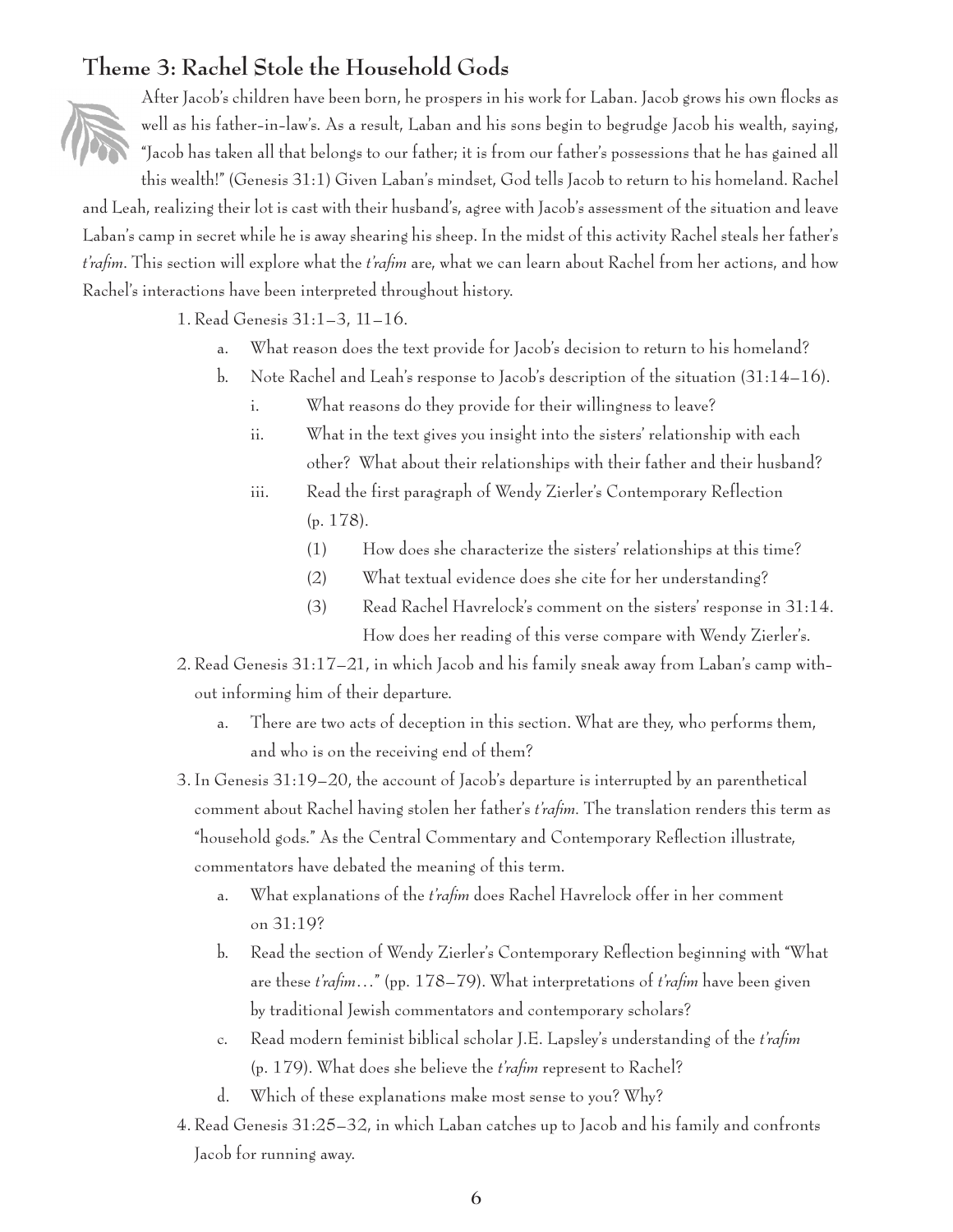- a. What does Laban accuse Jacob of?
- b. How do Laban's words in Genesis 31:26–30 compare to his daughters' and son-inlaw's understanding of his actions in Genesis given their conversation in Genesis 31:1–16?
- c. Jacob swears an oath in response to Laban's accusation of theft: "But the one with whom you find your gods shall not live" (Genesis 31:32).
	- i. What in the text suggests that Jacob could be aware of the theft of the idols?
	- ii. Rachel Havrelock writes, "Jacob's oath here is often cited by commentators as the reason for Rachel's untimely death (35:18)" (p. 173). Wendy Zierler, how ever, disagrees with this interpretation in her Contemporary Reflection (p. 178).
		- (1) How would you compare Rachel Havrelock's analysis of Rachel's death with Wendy Zierler's?
		- (2) Explain how the Rabbis connect Rachel's theft with her early death in childbirth.
		- (3) Wendy Zierler reads the text closely to overturn this interpretation. What is her argument as to why the two events cannot be connected?
- 5. Read Genesis 31:33–35, in which Rachel shrewdly keeps Laban from finding the *t'rafim* she stole and hid in her saddlebag.
	- a. How does Rachel prevent Laban from finding his *t'rafim*?
	- b. What does this tell you about the culture's relationship to menstruating women?
	- c. Wendy Zierler's Contemporary Reflection (p. 179) cites modern feminist biblical scholar J.E. Lapsley, who says that the utterance, "the way of women is upon me" means that Rachel is "speaking two languages simultaneously." In this reading, one statement has two meanings.
		- i. What are the two possible meanings to Rachel's statement?
		- ii. How does Lapsley believe Rachel turns the language of patriarchy against itself?
		- iii. Do you agree with Zierler that, "Rachel thus emerges from this story as an archetypal feminist writer" (p. 179)? Why or why not?
	- d. Read the poem "Rachel Solo" by Alicia Suskin Ostriker (p. 182).
		- i. What reason does Ostriker provide as to why Rachel stole the *t'rafim*?
		- ii. How does this reason compare to those given in the Contemporary Reflection?
		- iii. How does this poem change or expand your reading of Rachel's character?